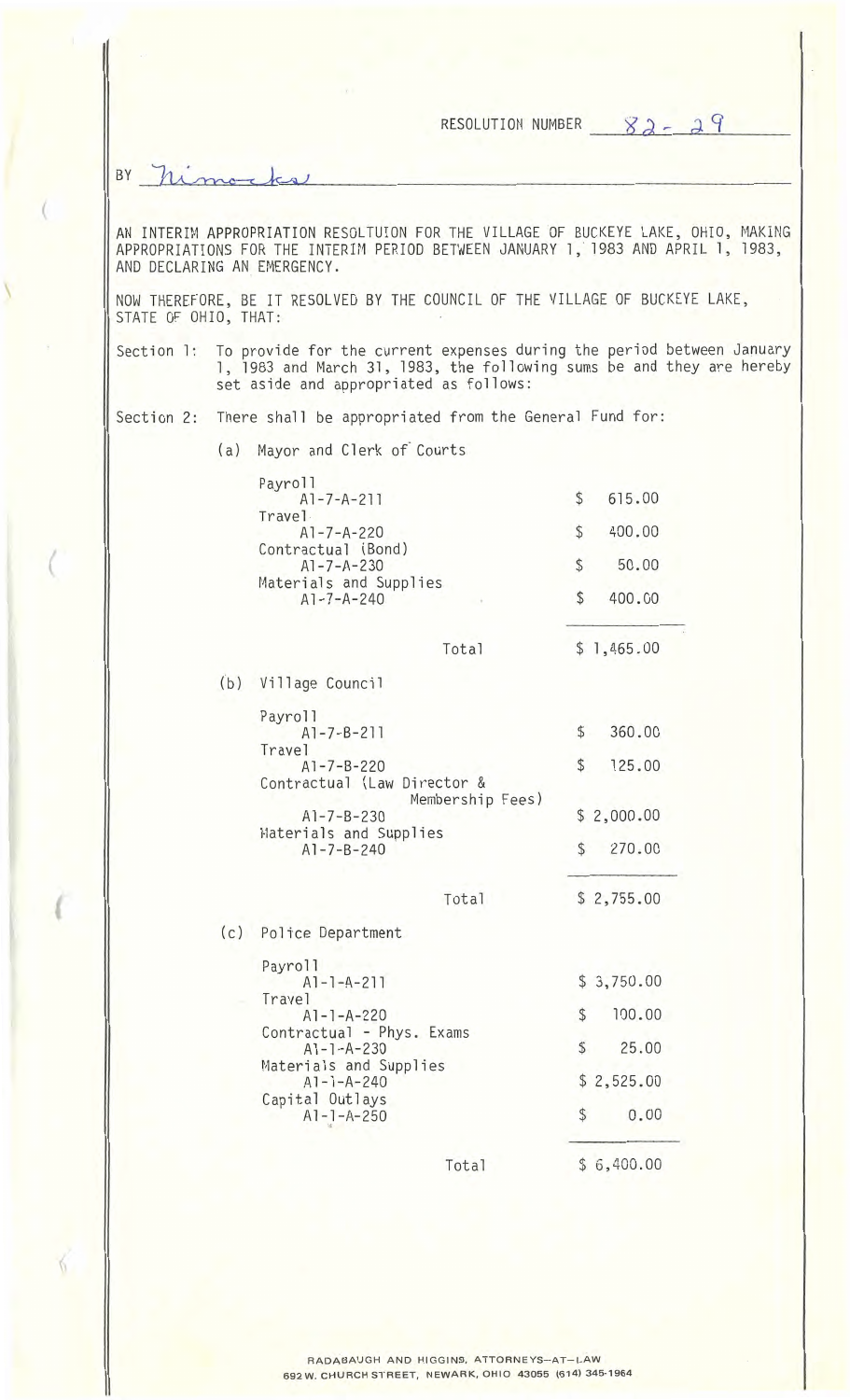|            | (d) | Fire Protection                                                                                                                                                                                                             |                        |             |  |
|------------|-----|-----------------------------------------------------------------------------------------------------------------------------------------------------------------------------------------------------------------------------|------------------------|-------------|--|
|            |     | <b>Travel</b>                                                                                                                                                                                                               | $\frac{1}{2}$          |             |  |
|            |     | $A1 - 1 - B - 220$<br>Contractual                                                                                                                                                                                           |                        | 0.00        |  |
|            |     | $A1 - 1 - B - 230$<br>Materials and Supplies<br>$A1 - 1 - B - 240$<br>Capital Outlays                                                                                                                                       |                        | \$4,750.00  |  |
|            |     |                                                                                                                                                                                                                             | \$                     | 200.00      |  |
|            |     | $A1 - 1 - B - 250$                                                                                                                                                                                                          | \$                     | 0.00        |  |
|            |     | Total                                                                                                                                                                                                                       |                        | \$4,950.00  |  |
|            | (e) | Parks and Playgrounds                                                                                                                                                                                                       |                        |             |  |
|            |     | Payroll<br>$A1 - 3 - B - 211$                                                                                                                                                                                               | \$                     | 100.00      |  |
|            |     | Materials and Supplies<br>$A1 - 3 - B - 240$<br>Capital Outlays<br>$A1 - 3 - B - 25$                                                                                                                                        | \$                     | 225.00      |  |
|            |     |                                                                                                                                                                                                                             | $\mathcal{L}$          | 0.00        |  |
|            |     |                                                                                                                                                                                                                             |                        |             |  |
|            |     | Total                                                                                                                                                                                                                       | $\boldsymbol{\varphi}$ | 325.00      |  |
|            | (f) | Planning Commission                                                                                                                                                                                                         | \$                     | 750.00      |  |
|            | (g) | Fringe Benefits<br>(Pensions - Unemployment Comp.)                                                                                                                                                                          |                        | \$1,600.00  |  |
|            | (h) | Clerk and Deputy Clerk                                                                                                                                                                                                      |                        |             |  |
|            |     | Payroll<br>$A1 - 7 - D - 211$                                                                                                                                                                                               | \$                     | 510.00      |  |
|            |     | Travel<br>$A1 - 7 - D - 220$                                                                                                                                                                                                | \$                     | 25.00       |  |
|            |     | Contractual (Bonds)<br>$A1 - 7 - D - 230$                                                                                                                                                                                   | \$                     | 150.00      |  |
|            |     | Materials and Supplies<br>$A1 - 7 - D - 240$                                                                                                                                                                                | \$                     | 350.00      |  |
|            |     | Total                                                                                                                                                                                                                       |                        | \$1,035.00  |  |
|            | (i) | Land and Buildings                                                                                                                                                                                                          |                        |             |  |
|            |     | Utilities and Insurance                                                                                                                                                                                                     |                        | \$1,800.00  |  |
|            | (j) | There shall be appropriated from<br>the General fund for contingencies<br>not otherwise provided for, and to<br>be expended in accordance with the<br>provisions of Section 5705.40, of the<br>Ohio Revised Code the sum of |                        | \$2,000.00  |  |
|            |     | TOTAL GENERAL FUND APPROPRIATIONS:                                                                                                                                                                                          |                        | \$23,080.00 |  |
| Section 3: |     | There shall be appropriations from the Street Construction, Main-<br>tenance, and Repair Fund (Auto License and Gasoline Tax).                                                                                              |                        |             |  |
|            |     | Payroll<br>$B1 - 6 - B - 211$                                                                                                                                                                                               |                        | \$5,700.00  |  |
|            |     | Travel<br>$B1 - 6 - B - 220$<br>Materials and Supplies<br>$B1 - 6 - B - 240$                                                                                                                                                |                        | 100.00      |  |
|            |     |                                                                                                                                                                                                                             |                        | \$14,784.00 |  |
|            |     |                                                                                                                                                                                                                             |                        |             |  |
|            |     | Total                                                                                                                                                                                                                       |                        | \$20,584.00 |  |

RADABAUGH AND HIGGINS, ATTORNEYS—AT—LAW 692 W. CHURCH STREET, NEWARK, OHIO 43055 (614) 345-1964